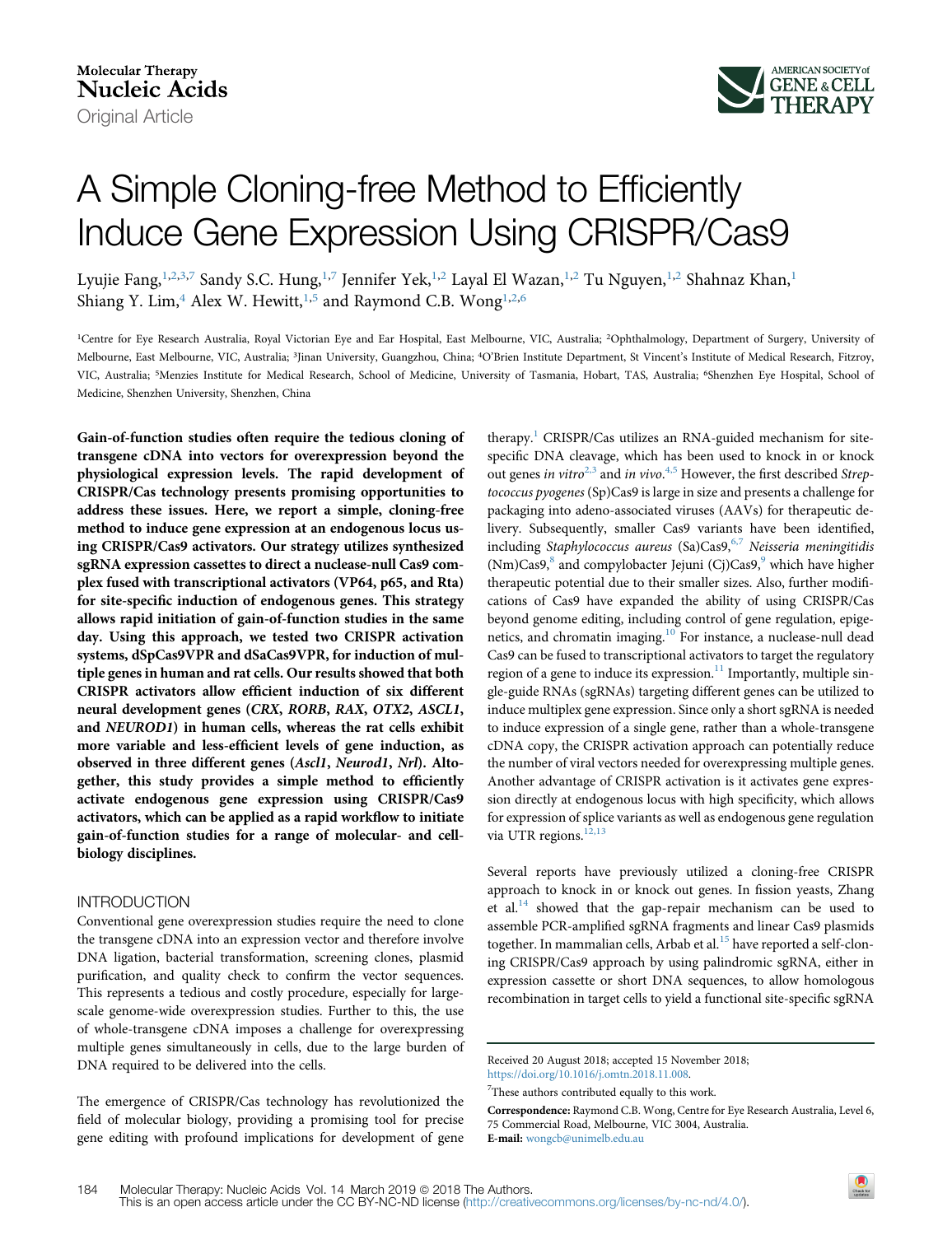<span id="page-1-0"></span>

| Species | Name            | <b>TSS Distance</b> | Strand | Sequence                   | PAM        | On-Target Score |
|---------|-----------------|---------------------|--------|----------------------------|------------|-----------------|
| Rat     | Ascl1 sgRNA 1   | $-183$ bp           |        | 5'-ACGCACTGCAACAACAAACC-3' | CGG        | 46.1            |
|         | Ascl1 sgRNA 2   | $-351$ bp           |        | 5'-TCCTAGGTAGAAAGTCTGGA-3' | GGG        | 73.4            |
|         | Neurod1 sgRNA 1 | $-258$ bp           | $+$    | 5'-TGCGGGTAAAAACAGGTCCG-3' | CGG        | 56.1            |
|         | Neurod1 sgRNA 2 | $-164$ bp           |        | 5'-ATACAAATAGGCAGGTCACG-3' | <b>TGG</b> | 84.1            |
|         | Nrl sgRNA 1     | $-573$ bp           |        | 5'-CTTTACCTCTCAAAGCCTTC-3' | AGG        | 27.5            |
|         | Nrl sgRNA 2     | $-764$ bp           | $^{+}$ | 5'-CCATCTGCTTAGACTCACCA-3' | TGG        | 77.8            |
| Human   | ASCL1 sgRNA 1   | $-181$ bp           |        | 5'-CGGGAGAAAGGAACGGGAGG-3' | GGG        | 30.9            |
|         | NEUROD1 sgRNA 1 | $-33$ bp            | $^{+}$ | 5'-AGGGGAGCGGTTGTCGGAGG-3' | AGG        | 30.9            |
|         | RAX sgRNA       | $-99$ bp            | $^{+}$ | 5'-GAGGGAGGGCCCGAGAGAAG-3' | GGG        | 44.0            |
|         | OTX2 sgRNA      | $-170$ bp           |        | 5'-AGATTGTAATTGCTTTCTTC-3' | GGG        | 35.2            |
|         | CRX sgRNA       | $-114$ bp           |        | 5'-AGGGAGGCCCCAGCTCCTGC-3' | CGG        | 51.6            |
|         | RORB sgRNA      | $-172$ bp           | $^{+}$ | 5'-CCCGGCCACCTCGGACTCCC-3' | TGG        | 41.8            |
| Mouse   | Nkx2.5 sgRNA    | $-171$ bp           | $^{+}$ | 5'-GTATTTTCTTTGAGTGTGTC-3' | <b>TGG</b> | 36.1            |

plasmid. The authors also showed that co-transfection of the Cas9 expression plasmids and sgRNA expression cassettes synthesized as short 500-bp oligonucleotides allow efficient knockout of target gene in mouse embryonic stem cells. Others have described the use of CRISPR ribonucleoprotein complexes for generation of knockin mice, $16,17$  as well as gene editing in mammalian cells in vitro delivered through various methods, such as transfection by cationic lipids, nanoparticles, or cell-penetrating peptides.<sup>[18](#page-6-12)–22</sup> However, a cloningfree approach has not been systematically reviewed for gene activation or repression using CRISPR/Cas9.

Here, we present a simple and rapid method to use CRISPR/Cas for gene activation. Our method utilizes commercially synthesized sgRNA expression cassettes, which bypass the need for molecular cloning of site-specific sgRNA plasmids. In this study, we compare the use of synthesized sgRNA expression cassettes with two CRISPR/Cas activators, dSpCas9VPR and dSaCas9VPR, to induce gene expression in human and rat cells. Our strategy vastly simplifies the initiation of gain-of-function studies and as such has implications across many disciplines in cell biology.

## **RESULTS**

To utilize CRISPR/Cas to activate endogenous genes in mammalian cells, we first tested the dSpCas9VPR system.<sup>[23](#page-6-13)</sup> This system utilizes a nuclease-null dead SpCas9 (dSpCas9) coupled with transcription factor activation domains VP64, p65, and Rta (VPR). The sgRNAs were designed using the synergistic activation mediator (SAM) sgRNA design tool. For gene activation, we chose six human genes that encoded for transcription factors that regulate neural and retinal development: RAX, OTX2, RORB, CRX, ASCL1, and NEUROD1 ([Table 1](#page-1-0)). We synthesized sgRNA expression cassettes as linear oligonucleotide fragments containing an upstream U6 promoter, the sgRNA, and the corresponding sgRNA scaffold [\(Figure S1\)](#page-6-14). The sgRNA expression cassettes and the dSpCas9VPR plasmids were

co-transfected into HEK293A cells. By day 3 post-transfection, we can detect robust gene activation in HEK293A cells using dSpCas9VPR, with upregulation of OTX2 ( $\sim$ 375-fold increase; [Fig](#page-2-0)[ure 1A](#page-2-0)), RAX ( $\sim$ 13-fold increase; [Figure 1](#page-2-0)B), RORB ( $\sim$ 110-fold in-crease; [Figure 1](#page-2-0)C), and CRX ( $\sim$ 35-fold increase; [Figure 1D](#page-2-0)). Similarly, the dSpCas9VPR system is also efficient in gene activation of ASCL1 and NEUROD1, with  $\sim$ 70-fold increase and  $\sim$ 585-fold increase, respectively ([Figure 1](#page-2-0)E). Immunocytochemistry analysis also confirmed efficient expression of ASCL1 protein in HEK293A following dSpCas9VPR gene activation ([Figure 1](#page-2-0)F).

To determine the kinetics of the gene activation, we performed a time-course experiment following ASCL1 gene activation. Our results showed that dSpCas9VPR upregulated ASCL1 expression levels after 2 days and gradually decreased after 3 days, with persistent upregulated levels up to 6 days post-transfection [\(Figure S3](#page-6-14)). These results showed that dSpCas9VPR resulted in maximal gene activation level after 2–3 days following transfection.

Subsequently, we tested the feasibility of using dSpCas9VPR for multiplex gene activation. We co-transfected sgRNAs for ASCL1 and NEUROD1 into HEK293A cells. Notably, both genes can be upregulated simultaneously and efficiently using the dSpCas9VPR, with  $\sim$ 13-fold induction of ASCL1 expression and  $\sim$ 485-fold induction of NEUROD1 expression ([Figure 1E](#page-2-0)). However, multiplexing resulted in a lower level of gene induction compared to using single sgRNA, an effect more prominent in induction of ASCL1 [\(Figure 1E](#page-2-0)). Taken together, our results demonstrated that dSpCas9VPR can be used to efficiently activate gene expression in human cells.

Furthermore, we assessed the feasibility of using dSpCas9VPR for gene activation in rat cells. As the SAM sgRNA design tool does not support design for the rat genome, we utilized the gene-activator sgRNA design tool in Benchling [\(Table 1](#page-1-0)). We analyzed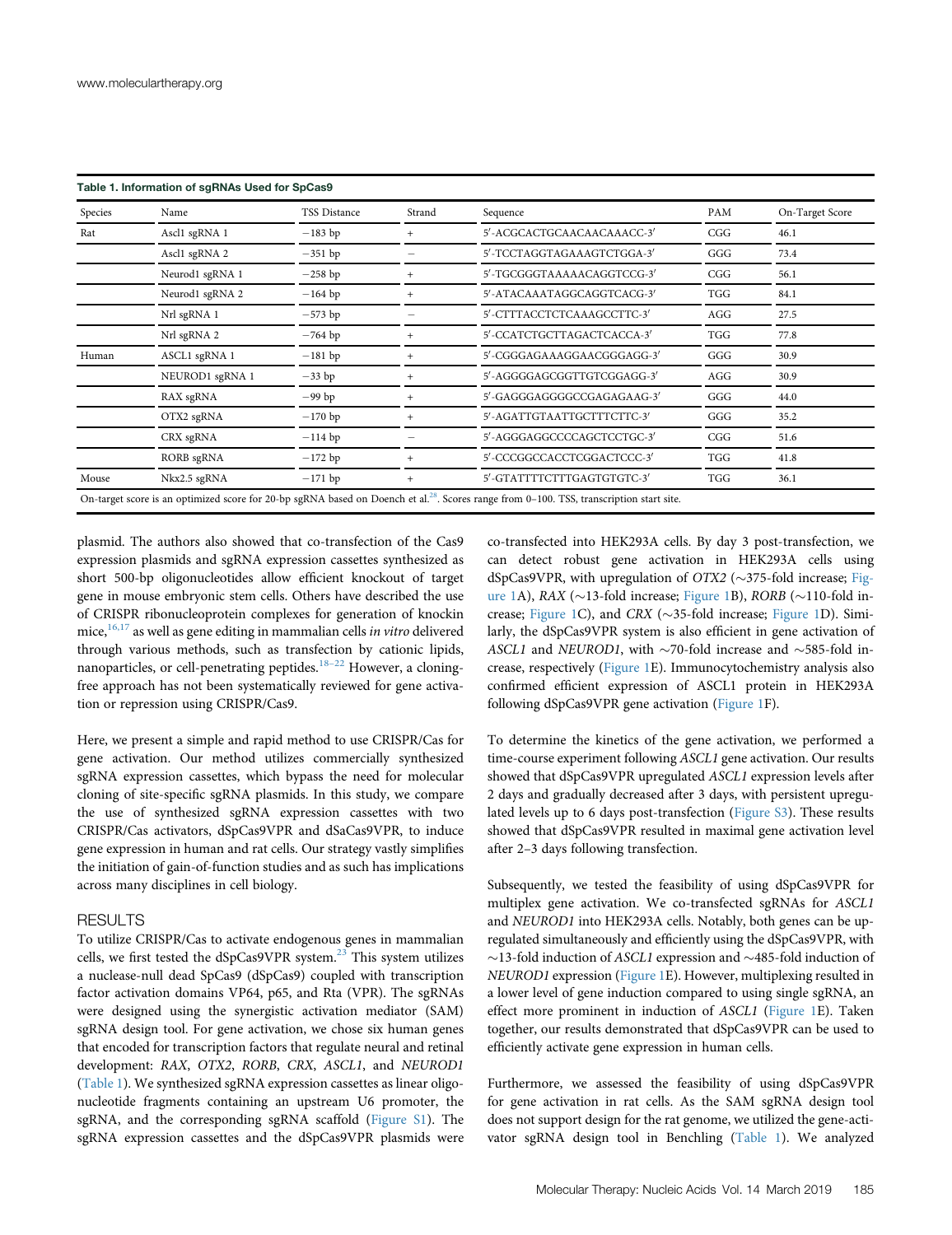<span id="page-2-0"></span>

#### Figure 1. Efficient Gene Activation Using dSpCas9VPR in HEK293A Cells

qPCR analysis of gene activation for (A) OTX2, (B) RAX, (C) RORB, (D) CRX, (E) ASCL1, NEUROD1, or multiplex induction of ASCL1 and NEUROD1. Results are displayed as the mean of three independent biological repeats  $\pm$ SEM. (F) Immunocytochemistry results showed upregulated protein expression of ASCL1 (green) in HEK293A following gene activation with dSpCas9VPR. Scale bars, 100 μm.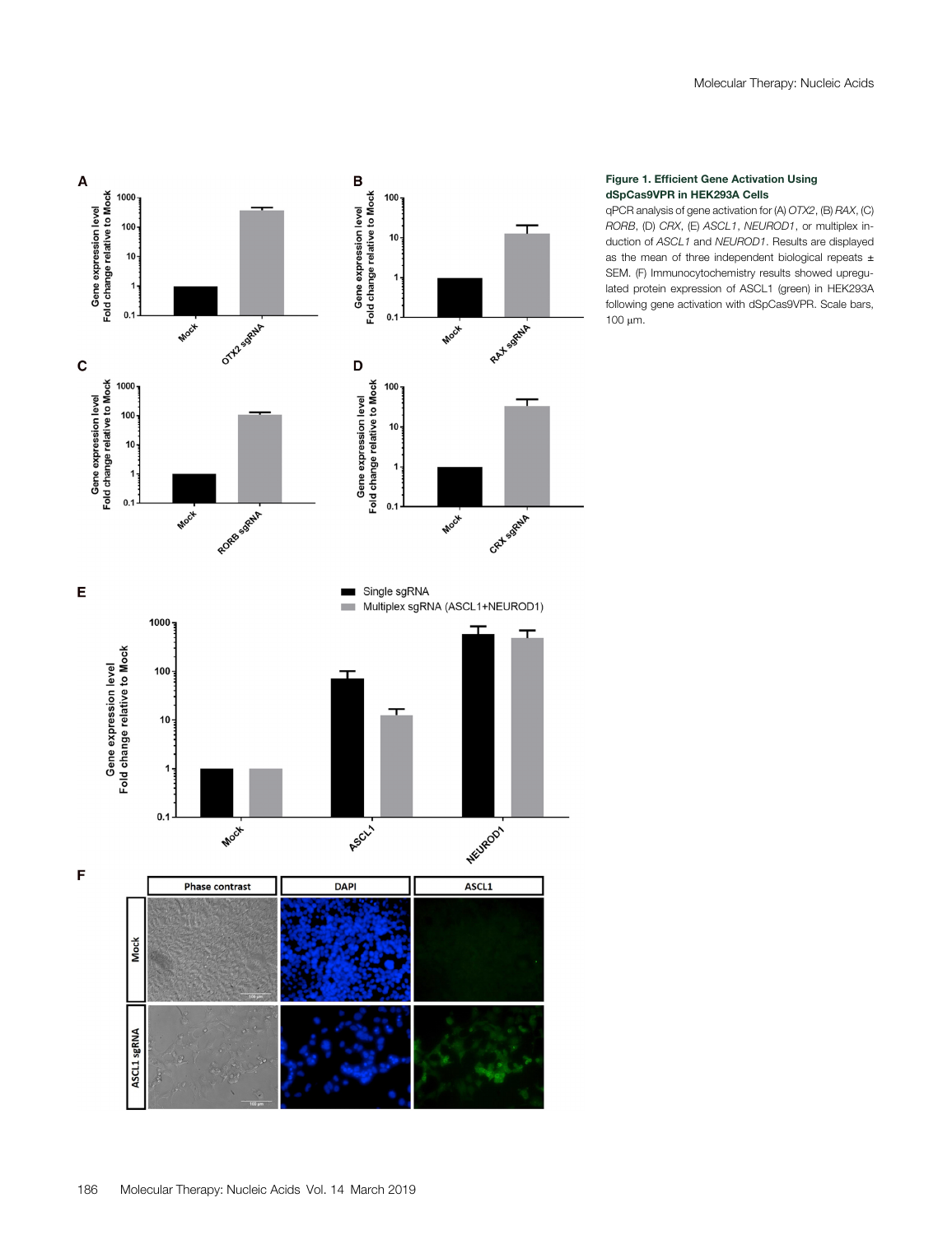<span id="page-3-0"></span>

Figure 2. Assessment of Multiple sgRNAs for dSpCas9VPR to Induce Gene Activation in Rat Müller Glial Cell rMC1 qPCR analysis of gene activation using two sgRNAs, respectively, for (A) Ascl1, (B) Neurod1, and (C) Nrl. Results are displayed as the mean of four independent biological repeats ± SEM.

dSpCas9VPR-mediated activation of three genes, Ascl1, Neurod1, and Nrl, in a rat Müller glial cell line rMC1, which can be transfected efficiently ([Figure S5\)](#page-6-14). Our results showed that Ascl1 can be activated to modest levels using two sgRNAs, resulting in an  $\sim$ 3- and  $\sim$ 2-fold increase, respectively [\(Figure 2A](#page-3-0)). Similarly, two sgRNAs were tested for Neurod1 gene activation. While one sgRNA resulted in a modest increase in Neurod1 expression levels ( $\sim$ 3-fold increase), another sgRNA failed to activate Neurod1 ([Figure 2B](#page-3-0)). For Nrl, the two designed sgRNAs resulted in an  $\sim$ 3- and  $\sim$ 1.6-fold induction in gene expression, respectively [\(Figure 2](#page-3-0)C). We also tested gene activation with dSpCas9VPR in another rat fibroblast cell line R12. However, we did not observe significant gene activation in Ascl1, Neurod1, nor Nrl ([Figure S4\)](#page-6-14). This is unlikely due to problems with transfection, as R12 can be efficiently transfected in this context [\(Figure S5\)](#page-6-14). Moreover, we showed that the dSpCas9VPR can efficiently activate gene expression in mouse embryonic fibroblasts  $(\sim 19\text{-fold})$  increase in Nkx2.5; [Figure S6](#page-6-14)), suggesting that the inefficient CRISPR activation seen is specific to rat cells and not other rodent cells. Collectively, these results demonstrated that dSpCas9VPR can be used to activate genes in rat cells, albeit only limited to modest levels of upregulation in certain rat cells and is not as efficient as in human cells.

Next, we assessed the efficiency of gene activation using another CRISPR/Cas activation system, dSaCas9VPR, which utilizes a nuclease-null SaCas9 coupled with VPR. Notably, the dSaCas9VPR is much smaller in size than dSpCas9VPR, which has important implications for packaging into viral vectors for gene therapy. We designed sgRNAs using Benchling for both human and rat genes and selected two to three sgRNAs against each gene for evaluation [\(Table 2](#page-4-0)). The sgRNA expression cassette for dSaCas9VPR contained a 5' Myc tag, upstream U6 promoter, sgRNA, sgRNA scaffold, and a 3' HA tag [\(Figure S2](#page-6-14)). In HEK293A cells, we showed that dSaCas9VPR can activate the expression levels of endogenous ASCL1 efficiently ( $\sim$ 760-fold increase; [Figure 3](#page-5-0)A). Also, we detected upregulation of the ASCL1 protein levels following dSaCas9VPR gene activation ([Fig](#page-5-0)[ure 3](#page-5-0)B). However, dSaCas9VPR exhibited variable efficiency in gene activation in rMC1 cells ([Figure 4](#page-5-1)), a result similar to those observed in dSpCas9VPR. Two sgRNAs were tested for activation of Ascl1 or

Neurod1, with one sgRNA inducing modest levels of gene upregulation and the other failing to do so (Ascl1,  $\sim$ 2.6,  $\sim$ 1 fold changes; Neurod1,  $\sim$ 2.8,  $\sim$ 1 fold changes; [Figures 4A](#page-5-1) and 4B). However, for *Nrl* activation, all three sgRNAs tested failed to upregulate Nrl expression levels ([Figure 4C](#page-5-1)). In summary, we showed that dSaCas9VPR can be used to efficiently activate gene expression in human cells; however, its effect in rat cells is variable and remained inefficient.

#### **DISCUSSION**

A key limiting factor in the conventional design of overexpression studies is the requirement of tedious plasmid construction for each transgene, which involves molecular cloning steps that take more than 1 week. Here, we present a simplified method for gene activation using CRISPR/Cas9 activators in mammalian cells that is feasible in 1 day. Notably, our strategy to transfect sgRNA as a synthesized linear oligonucleotide fragment with U6 promoter allows sgRNA expression in the cells and eliminates the need to clone sgRNA into a designated vector prior to transfection. Our strategy provides a rapid way to initiate gene-overexpression studies using the CRISPR activation system.

This study compared two CRISPR activation systems, dSpCas9VPR and dSaCas9VPR, in human and rat cells. Our results demonstrated that both dSpCas9VPR and dSaCas9VPR can efficiently induce gene expression in human cells. We showed the use of dSpCas9VPR for multiplex activation of two genes in human cells, as well as its high efficiency for gene activation in mouse cells. Furthermore, in rat cells we have assessed activation of three genes using six sgRNAs for dSpCas9VPR and seven sgRNAs for dSaCas9VPR in two different rat cell lines. However, our results showed only modest levels and, in some cases, negligible levels of gene activation in rat Müller glial cells and fibroblasts. This is unlikely due to issues with transfection efficiency, as both rat cell types can be efficiently transfected with robust GFP expression. We speculate that this could be due to inadequate support of the current sgRNA design algorithm for the rat genome. For instance, many of the sgRNAs used for rat genes have high ranking of on-target scores [\(Table 2\)](#page-4-0), but they are mostly inefficient in inducing expression of rat genes using the CRISPR activation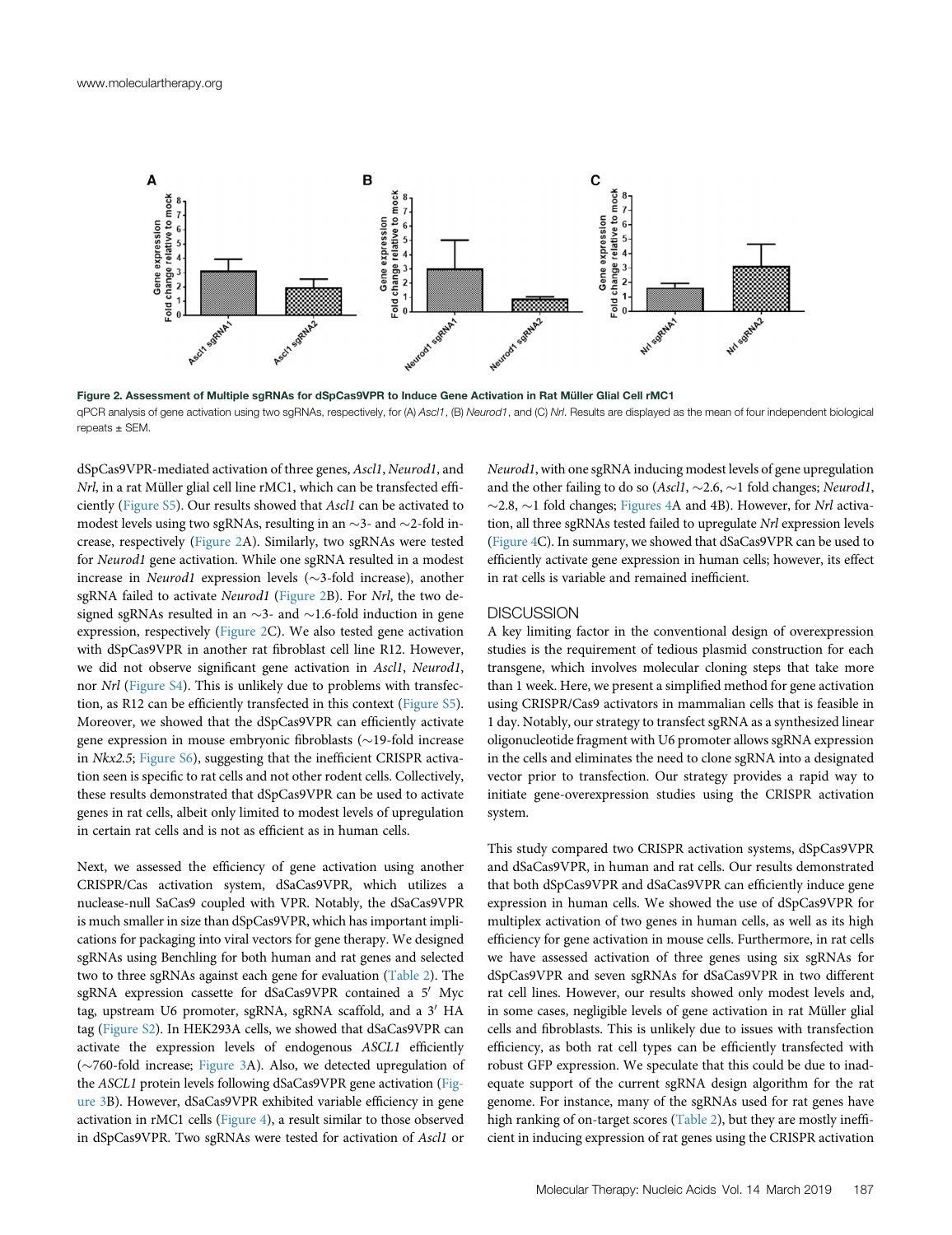<span id="page-4-0"></span>

| Species | Name            | <b>TSS Distance</b> | Strand | Sequence                    | PAM           | On-Target Score | On-Target Score Ranking |
|---------|-----------------|---------------------|--------|-----------------------------|---------------|-----------------|-------------------------|
| Rat     | Ascl1 sgRNA 1   | $-180$ bp           |        | 5'-GCACTGCAACAACAAACCCGG-3' | <b>CTGAAT</b> | 70.9            |                         |
|         | Ascl1 sgRNA 2   | $-223$ bp           |        | 5'-TGGCGCGTGCCGGACTCCCGG-3' | <b>CTGAAT</b> | 64.2            |                         |
|         | Neurod1 sgRNA 1 | $-258$ bp           |        | 5'-CTGCGGGTAAAAACAGGTCCG-3' | CGGAGT        | 56.1            |                         |
|         | Neurod1 sgRNA 2 | $-205$ bp           |        | 5'-TTCTTCTGGCCACAAAGGGGC-3' | CGGAAT        | 38.5            |                         |
|         | Nrl sgRNA 1     | $-575$ bp           |        | 5'-TTTACCTCTCAAAGCCTTCAG-3' | GAGAGT        | 79.3            |                         |
|         | Nrl sgRNA 2     | $-145$ bp           |        | 5'-TTCAGGGCTGCTTCATTACTC-3' | CGGAAT        | 45.1            | 9                       |
|         | Nrl sgRNA 3     | $-760$ bp           |        | 5'-TTTAACTTAGCACCTGCCATG-3' | <b>GTGAGT</b> | 72.7            |                         |
| Human   | ASCL1 sgRNA     | $-239$ bp           |        | 5'-GCACTGCAACAACAAACCCAG-3' | <b>CTGAAT</b> | 74.2            |                         |

genes. Scores range from 0–100. TSS, Transcription start site.

systems. This highlights the need to improve the design and accuracy of predicting functional sgRNAs for the rat genome. Furthermore, it is also possible that the differences in gene activation we observed are due to variations in chromatic state and accessibility in different rat and human cells. Therefore, alternative CRISPR activation systems may be more effective at enhancing gene activation in rat cells. In addition to the dCas9-VPR system from the Church laboratory, other CRISPR activation systems have been described, such as the SAM sys-tem, the SunTag activator system, and dCas9-VP128 system.<sup>24-[26](#page-6-15)</sup> These alternative CRISPR activation systems utilize distinct transcriptional activators to enhance gene activity. Chavez et al. $^{11}$  $^{11}$  $^{11}$  undertook a comprehensive head-to-head comparison of various CRISPR activation systems and found that different systems showed varying activities at different gene loci as well as in different cell types tested.

Notably, the simplified method for gene activation described here can also be adopted for other CRISPR systems for gene editing or repression, which allows rapid testing of effective sgRNA sequences that can be selected for further experiments in different delivery systems. Also, our sgRNA expression cassette design can be applied to different Cas9 activator systems, since the same sgRNA design can be used for different Cas9 activator systems (such as SpCas9VPR, SpCas9-Suntag, SpCas9-VP64).

A potential challenge of using CRISPR/Cas systems is that not all sgRNAs are efficient in Cas9 targeting; thus, multiple sgRNAs are often screened to identify the functional sgRNAs. In our experience, the sgRNA design tools for predicting functional sgRNAs are generally very accurate for human cells. For dSpCas9VPR, the first sgRNA designed is functional for gene activation in 13 out of 15 genes tested  $(\sim$ 87%; [Table S1](#page-6-14)). Similarly, although we only tested gene activation for a single gene using dSaCas9VPR, the first sgRNA designed is highly efficient for gene activation ([Table S1\)](#page-6-14). Therefore, we recommend designing two sgRNAs within 300 bp upstream of the transcription start site to be tested for gene activation in human cells. It should be noted that sgRNAs that target different proximities of the transcriptional start site can result in different efficiencies of gene activation, $18$  and this can be further optimized for individual target genes of interest. Additionally, it is also possible to combine several sgRNAs targeting different promoter regions to improve the levels of gene activation using CRISPRa.

In summary, this study outlines a simple and robust workflow to efficiently activate endogenous gene expression in mammalian cells using CRISPR/Cas activators, which can be applied as a rapid workflow to initiate gain-of-function studies for a range of molecular- and cellbiology subjects.

# MATERIALS AND METHODS

## Institutional Approval

This study was approved by the Institutional Biosafety Committee at Monash University (#10969) in compliance with the regulations by the Office of the Gene Technology Regulator in Australia.

## sgRNA Design and Preparation of Expression Cassette

For SpCas9, sgRNAs with NGG protospacer adjacent motifs (PAMs) were designed using the SAM sgRNA design tool ([http://sam.](http://sam.genome-engineering.org/database/) [genome-engineering.org/database/](http://sam.genome-engineering.org/database/)) for human genes and Benchling (<https://benchling.com/>) for rat genes. The SpCas9 sgRNA expression cassette contains an upstream U6 promoter, sgRNA, and sgRNA scaffold with stem extension and stem loop ([Figure S1\)](#page-6-14).

For SaCas9, sgRNAs with NNGRRT PAMs were designed using Benchling (<https://benchling.com/>). Predicted sgRNAs with long stretches of repeating nucleotides are excluded from selection. The SaCas9 sgRNA expression cassette contains a Myc tag, U6 promoter, sgRNA, sgRNA scaffold, and HA tag [\(Figure S2\)](#page-6-14).

Both SpCas9 and SaCas9 sgRNA expression cassettes (<500 bp) were synthesized as gBLOCK gene fragments (Integrated DNA Technologies). The sgRNA expression cassettes were amplified by PCR using the following primers: SpCas9 forward primer, 5'-TGAGTAT TACGGCATGTGAGGGC-3<sup>0</sup> ; SpCas9 reverse primer, 5<sup>0</sup> -TCAATG TATCTTATCATGTCTGCTCGA-3'; SaCas9 forward primer, 5'-GA ACAAAAACTCATCTCAGAAGAGGATCTG-3'; SaCas9 reverse primer, 5'-TACCCATACGATGTTCCAGATTACGCT-3'. PCR was performed using KOD Hot Start DNA polymerase (Merck Millipore) with the following thermal profile:  $95^{\circ}$ C for 2 min; 30 cycles of  $95^{\circ}$ C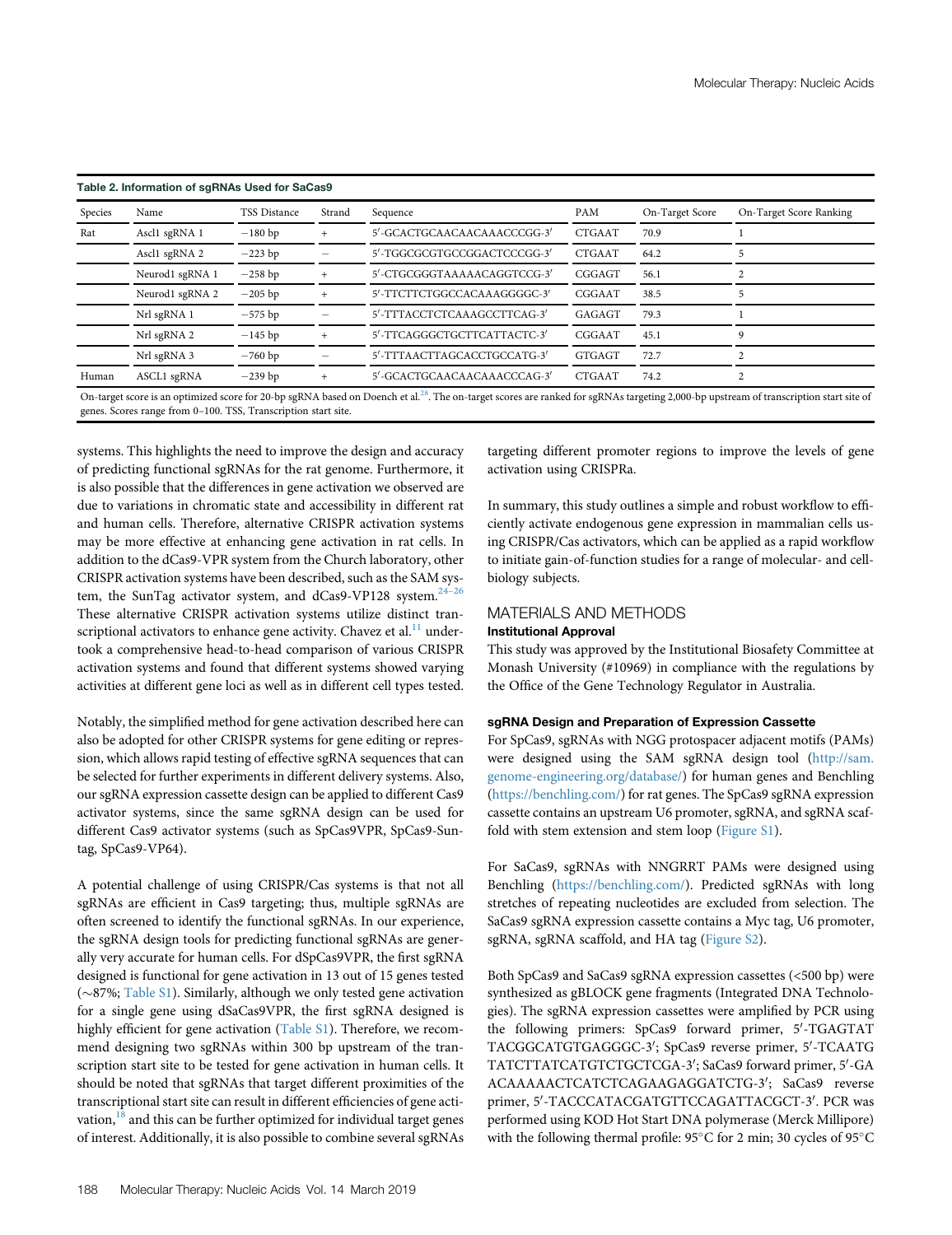<span id="page-5-0"></span>

#### Figure 3. Efficient Gene Activation Using dSaCas9VPR in HEK293A Cells

(A) qPCR analysis of gene activation for ASCL1 in HEK293A cells. Results are displayed as mean of three independent biological repeats  $\pm$  SEM. (B) Immunocytochemistry results showed upregulated protein expression of ASCL1 (green) in HEK293A following gene activation with dSaCas9VPR. Scale bars, 100 um.

for 20 s, 66 $\degree$ C (SpCas9 sgRNA) or 64 $\degree$ C (SaCas9 sgRNA) for 10 s,  $70^{\circ}$ C for 8 s;  $70^{\circ}$ C for 5 min. The PCR amplicons were separated by gel electrophoresis, and the sgRNA expression cassettes were extracted using the Wizard SV gel and PCR cleanup kit (Promega). The amplified sgRNA expression cassettes were checked with Nanodrop to confirm good DNA quality.

#### Cell Culture

Rat Müller glial cells rMC1, rat fibroblasts R12, mouse embryonic fibroblasts, and HEK293A cells were maintained in DMEM highglucose media supplemented with 10% fetal calf serum, 2 mM L-glutamine, and 0.5% penicillin/streptomycin (all from Thermo Fisher). All cells were passaged using 0.25% trypsin before the culture become confluent and maintained in incubators at  $37^{\circ}$ C with 5% CO<sub>2</sub> level.

#### Transfection Efficiency Assay

rMC1 and R12 cells were transfected with the pmaxGFP construct (Lonza) using Lipofectamine 3000 overnight, following the manufacturer's instruction. GFP expression is determined 1 day after transfection using a fluorescence microscope (Olympus CKX53).

## Gene Activation Using CRISPR/Cas Activation

dSaCas9-VPR and dSpCas9-VPR plasmids were gifts from George Church (Addgene #68495 and #63798, respectively). rMC1, R12, mouse embryonic fibroblasts and HEK293A cells were transfected using Lipofectamine 3000. In brief, cells were plated down on a 12-well

plate at day 0 (6  $\times$  10<sup>4</sup>/well). At day 1, the cells were transfected with 360 ng sgRNA expression cassettes and 800 ng dSaCas9-VPR or dSpCas9-VPR plasmids using Lipofectamine 3000 overnight. In some experiments, the cells and DNA were upscale proportionally to obtain more RNA. Mock control (no DNA transfected) was utilized as a negative control. At day 4, the samples were harvested for RNA to assess gene expression levels or fixed for immunocytochemistry analysis. In some experiments, RNA was harvested at different time points (days 2, 3, 4, 5, and 6) to determine kinetics of CRISPR gene activation.

#### qPCR Analysis

Total RNA was extracted using the RNeasy kit (QIAGEN) or the Illustra RNAspin kit (GE Healthcare) followed by DNase treatment. For mouse embryonic fibroblasts, RNA was extracted from cells using TriReagent (Thermo Fisher) followed by RNA precipitation with chloroform and isopropanol (Sigma-Aldrich). cDNA synthesis was performed using the High Capacity cDNA Reverse Transcription Kit (Thermo Fisher) following the manufacturer's instructions. Taqman gene-expression assay (Thermo Fisher) was performed using the Taqman Fast Advanced Master Mix with the following probes: human RAX (Hs00429459\_m1), human OTX2 (Hs00222238\_m1), human ASCL1 (Hs00269932\_m1), human NEUROD1 (Hs00159598\_m1), human CRX (Hs00230899\_m1), human RORB (Hs00199445\_m1), human ACTB (Hs99999903\_m1), rat Ascl1 (Rn00574345\_m1), rat Neurod1 (Rn00824571\_s1), rat Nrl (Rn01481925\_m1), rat Gapdh (Rn01775763\_g1), mouse Nkx2.5 (Mm00657783\_m1), and mouse

<span id="page-5-1"></span>

Figure 4. Comparison of Multiple sgRNAs to Induce Gene Activation in Rat Müller Glial Cell rMC1 Using dSaCas9VPR qPCR analysis of gene activation for (A) Asc/1 using two sgRNAs, (B) Neurod1 using two sgRNAs, and (C) Nrl using three sgRNAs. Results are displayed as the mean of three to five independent biological repeats  $\pm$  SEM.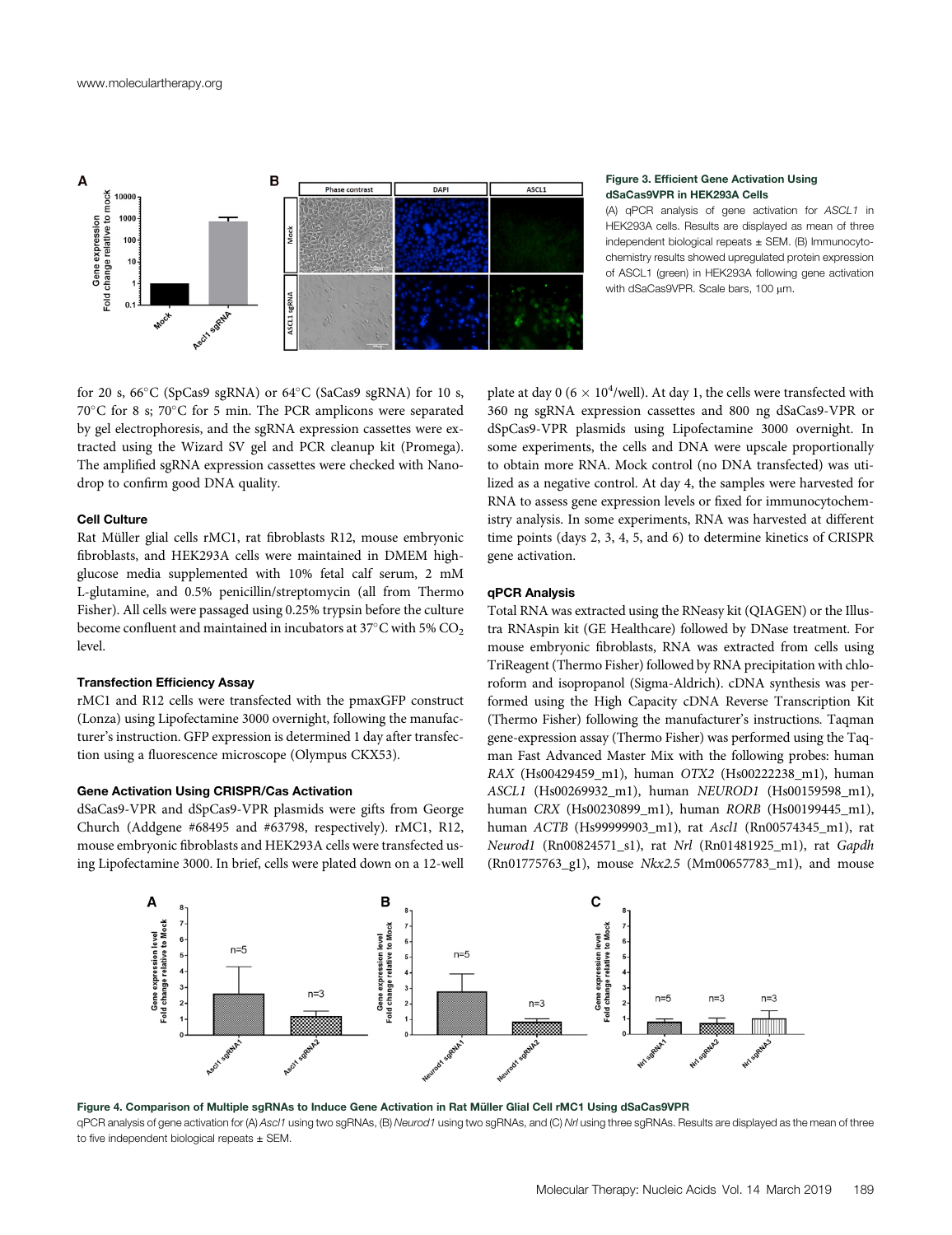Gapdh (Mm99999915\_g1). qPCR was processed using the ABI Step One Plus system, the ABI 7500 system, or the QuantStudio 6 Flex Real-Time PCR system (Applied Biosystems). The delta delta Ct method was used to calculate relative gene expression compared to control. Gene expression for each transfected condition was normalized to its corresponding mock control. The housekeeping genes ACTB or Gapdh were used for normalizing gene expression in human and rat cells, respectively.

#### Immunocytochemistry Analysis

Standard immunocytochemistry procedures were carried out as pre-viously described.<sup>[27](#page-7-1)</sup> In brief, samples were fixed in methanol, followed by blocking and permeabilization (0.1% Tween 20). Subsequently, the samples were immunostained with antibodies against ASCL1 (Abcam, #ab74065, 5 µg/mL), the appropriate Alexa Fluor 488 secondary antibodies (Abcam), and nuclear counterstain with DAPI (Sigma). Samples were imaged using a Nikon Eclipse TE2000-U fluorescent microscope.

#### <span id="page-6-14"></span>SUPPLEMENTAL INFORMATION

Supplemental Information includes six figures and one table and can be found with this article online at [https://doi.org/10.1016/j.omtn.](https://doi.org/10.1016/j.omtn.2018.11.008) [2018.11.008.](https://doi.org/10.1016/j.omtn.2018.11.008)

#### AUTHOR CONTRIBUTIONS

S.S.C.H., A.W.H., and R.C.B.W. designed the experiments; L.F., J.Y., L.E.W., T.N., S.K., S.Y.L., and S.S.C.H. performed the experiments; L.F., J.Y., L.E.W., S.S.C.H., S.Y.L., A.W.H., and R.C.B.W. analyzed the data; R.C.B.W. wrote the manuscript; all authors approved the manuscript.

#### CONFLICTS OF INTEREST

The authors declare no competing interests.

# ACKNOWLEDGMENTS

We thank Chris Karelas for technical support. rMC1 is a generous gift from Mark Gillies's laboratory, and R12 is a generous gift from Peter Van Wijngaarden. This work was supported by funding from the Ophthalmic Research Institute of Australia (R.C.B.W.), the University of Melbourne De Brettville Trust (R.C.B.W.), and the Kel and Rosie Day Foundation (R.C.B.W.). The Centre for Eye Research Australia receives operational infrastructure support from the Victorian government.

#### <span id="page-6-0"></span>**REFERENCES**

- <span id="page-6-1"></span>1. [Hung, S.S.C., Chrysostomou, V., Li, F., Lim, J.K.H., Wang, J.-H., Powell, J.E., Tu, L.,](http://refhub.elsevier.com/S2162-2531(18)30302-0/sref1) [Daniszewski, M., Lo, C., Wong, R.C., et al. \(2016\). AAV-Mediated CRISPR/Cas Gene](http://refhub.elsevier.com/S2162-2531(18)30302-0/sref1) [Editing of Retinal Cells In Vivo. Invest. Ophthalmol. Vis. Sci.](http://refhub.elsevier.com/S2162-2531(18)30302-0/sref1) 57, 3470–3476.
- 2. [Cong, L., Ran, F.A., Cox, D., Lin, S., Barretto, R., Habib, N., Hsu, P.D., Wu, X., Jiang,](http://refhub.elsevier.com/S2162-2531(18)30302-0/sref2) W., Marraffi[ni, L.A., and Zhang, F. \(2013\). Multiplex genome engineering using](http://refhub.elsevier.com/S2162-2531(18)30302-0/sref2) [CRISPR/Cas systems. Science](http://refhub.elsevier.com/S2162-2531(18)30302-0/sref2) 339, 819–823.
- 3. [Mali, P., Yang, L., Esvelt, K.M., Aach, J., Guell, M., DiCarlo, J.E., Norville, J.E., and](http://refhub.elsevier.com/S2162-2531(18)30302-0/sref3) [Church, G.M. \(2013\). RNA-guided human genome engineering via Cas9. Science](http://refhub.elsevier.com/S2162-2531(18)30302-0/sref3) 339[, 823](http://refhub.elsevier.com/S2162-2531(18)30302-0/sref3)–826.
- <span id="page-6-2"></span>4. [Hung, S.S.C., McCaughey, T., Swann, O., Pébay, A., and Hewitt, A.W. \(2016\).](http://refhub.elsevier.com/S2162-2531(18)30302-0/sref4) [Genome engineering in ophthalmology: Application of CRISPR/Cas to the treatment](http://refhub.elsevier.com/S2162-2531(18)30302-0/sref4) [of eye disease. Prog. Retin. Eye Res.](http://refhub.elsevier.com/S2162-2531(18)30302-0/sref4) 53, 1–20.
- 5. [Platt, R.J., Chen, S., Zhou, Y., Yim, M.J., Swiech, L., Kempton, H.R., Dahlman, J.E.,](http://refhub.elsevier.com/S2162-2531(18)30302-0/sref5) [Parnas, O., Eisenhaure, T.M., Jovanovic, M., et al. \(2014\). CRISPR-Cas9 knockin](http://refhub.elsevier.com/S2162-2531(18)30302-0/sref5) [mice for genome editing and cancer modeling. Cell](http://refhub.elsevier.com/S2162-2531(18)30302-0/sref5) 159, 440–455.
- <span id="page-6-3"></span>6. [Friedland, A.E., Baral, R., Singhal, P., Loveluck, K., Shen, S., Sanchez, M., Marco, E.,](http://refhub.elsevier.com/S2162-2531(18)30302-0/sref6) [Gotta, G.M., Maeder, M.L., Kennedy, E.M., et al. \(2015\). Characterization of](http://refhub.elsevier.com/S2162-2531(18)30302-0/sref6) [Staphylococcus aureus Cas9: a smaller Cas9 for all-in-one adeno-associated virus de](http://refhub.elsevier.com/S2162-2531(18)30302-0/sref6)[livery and paired nickase applications. Genome Biol.](http://refhub.elsevier.com/S2162-2531(18)30302-0/sref6) 16, 257.
- 7. [Ran, F.A., Cong, L., Yan, W.X., Scott, D.A., Gootenberg, J.S., Kriz, A.J., Zetsche, B.,](http://refhub.elsevier.com/S2162-2531(18)30302-0/sref7) [Shalem, O., Wu, X., Makarova, K.S., et al. \(2015\). In vivo genome editing using](http://refhub.elsevier.com/S2162-2531(18)30302-0/sref7) [Staphylococcus aureus Cas9. Nature](http://refhub.elsevier.com/S2162-2531(18)30302-0/sref7) 520, 186–191.
- <span id="page-6-4"></span>8. [Hou, Z., Zhang, Y., Propson, N.E., Howden, S.E., Chu, L.-F., Sontheimer, E.J., and](http://refhub.elsevier.com/S2162-2531(18)30302-0/sref8) Thomson, J.A. (2013). Effi[cient genome engineering in human pluripotent stem cells](http://refhub.elsevier.com/S2162-2531(18)30302-0/sref8) [using Cas9 from Neisseria meningitidis. Proc. Natl. Acad. Sci. USA](http://refhub.elsevier.com/S2162-2531(18)30302-0/sref8) 110, 15644– [15649.](http://refhub.elsevier.com/S2162-2531(18)30302-0/sref8)
- <span id="page-6-5"></span>9. [Kim, E., Koo, T., Park, S.W., Kim, D., Kim, K., Cho, H.-Y., Song, D.W., Lee, K.J., Jung,](http://refhub.elsevier.com/S2162-2531(18)30302-0/sref9) [M.H., Kim, S., et al. \(2017\). In vivo genome editing with a small Cas9 orthologue](http://refhub.elsevier.com/S2162-2531(18)30302-0/sref9) [derived from Campylobacter jejuni. Nat. Commun.](http://refhub.elsevier.com/S2162-2531(18)30302-0/sref9) 8, 14500.
- <span id="page-6-6"></span>10. [Adli, M. \(2018\). The CRISPR tool kit for genome editing and beyond. Nat. Commun.](http://refhub.elsevier.com/S2162-2531(18)30302-0/sref10) 9[, 1911](http://refhub.elsevier.com/S2162-2531(18)30302-0/sref10).
- <span id="page-6-7"></span>11. [Chavez, A., Tuttle, M., Pruitt, B.W., Ewen-Campen, B., Chari, R., Ter-Ovanesyan, D.,](http://refhub.elsevier.com/S2162-2531(18)30302-0/sref11) [Haque, S.J., Cecchi, R.J., Kowal, E.J.K., Buchthal, J., et al. \(2016\). Comparison of Cas9](http://refhub.elsevier.com/S2162-2531(18)30302-0/sref11) [activators in multiple species. Nat. Methods](http://refhub.elsevier.com/S2162-2531(18)30302-0/sref11) 13, 563–567.
- <span id="page-6-8"></span>12. [Wang, H., La Russa, M., and Qi, L.S. \(2016\). CRISPR/Cas9 in Genome Editing and](http://refhub.elsevier.com/S2162-2531(18)30302-0/sref12) [Beyond. Annu. Rev. Biochem.](http://refhub.elsevier.com/S2162-2531(18)30302-0/sref12) 85, 227–264.
- 13. [La Russa, M.F., and Qi, L.S. \(2015\). The New State of the Art: Cas9 for Gene](http://refhub.elsevier.com/S2162-2531(18)30302-0/sref13) [Activation and Repression. Mol. Cell. Biol.](http://refhub.elsevier.com/S2162-2531(18)30302-0/sref13) 35, 3800–3809.
- <span id="page-6-9"></span>14. [Zhang, X.-R., He, J.-B., Wang, Y.-Z., and Du, L.-L. \(2018\). A Cloning-Free Method for](http://refhub.elsevier.com/S2162-2531(18)30302-0/sref14) [CRISPR/Cas9-Mediated Genome Editing in Fission Yeast. G3 \(Bethesda\)](http://refhub.elsevier.com/S2162-2531(18)30302-0/sref14) 8, 2067– [2077.](http://refhub.elsevier.com/S2162-2531(18)30302-0/sref14)
- <span id="page-6-10"></span>15. [Arbab, M., Srinivasan, S., Hashimoto, T., Geijsen, N., and Sherwood, R.I. \(2015\).](http://refhub.elsevier.com/S2162-2531(18)30302-0/sref15) [Cloning-free CRISPR. Stem Cell Reports](http://refhub.elsevier.com/S2162-2531(18)30302-0/sref15) 5, 908–917.
- <span id="page-6-11"></span>16. [Aida, T., Chiyo, K., Usami, T., Ishikubo, H., Imahashi, R., Wada, Y., Tanaka, K.F.,](http://refhub.elsevier.com/S2162-2531(18)30302-0/sref16) [Sakuma, T., Yamamoto, T., and Tanaka, K. \(2015\). Cloning-free CRISPR/Cas system](http://refhub.elsevier.com/S2162-2531(18)30302-0/sref16) [facilitates functional cassette knock-in in mice. Genome Biol.](http://refhub.elsevier.com/S2162-2531(18)30302-0/sref16) 16, 87.
- 17. [Ma, X., Chen, C., Veevers, J., Zhou, X., Ross, R.S., Feng, W., and Chen, J. \(2017\).](http://refhub.elsevier.com/S2162-2531(18)30302-0/sref17) [CRISPR/Cas9-mediated gene manipulation to create single-amino-acid-substituted](http://refhub.elsevier.com/S2162-2531(18)30302-0/sref17) and fl[oxed mice with a cloning-free method. Sci. Rep.](http://refhub.elsevier.com/S2162-2531(18)30302-0/sref17) 7, 42244.
- <span id="page-6-12"></span>18. [Zuris, J.A., Thompson, D.B., Shu, Y., Guilinger, J.P., Bessen, J.L., Hu, J.H., Maeder,](http://refhub.elsevier.com/S2162-2531(18)30302-0/sref18) [M.L., Joung, J.K., Chen, Z.Y., and Liu, D.R. \(2015\). Cationic lipid-mediated delivery](http://refhub.elsevier.com/S2162-2531(18)30302-0/sref18) of proteins enables effi[cient protein-based genome editing in vitro and in vivo. Nat.](http://refhub.elsevier.com/S2162-2531(18)30302-0/sref18) [Biotechnol.](http://refhub.elsevier.com/S2162-2531(18)30302-0/sref18) 33, 73–80.
- 19. [Ramakrishna, S., Kwaku Dad, A.B., Beloor, J., Gopalappa, R., Lee, S.K., and Kim, H.](http://refhub.elsevier.com/S2162-2531(18)30302-0/sref19) [\(2014\). Gene disruption by cell-penetrating peptide-mediated delivery of Cas9 pro](http://refhub.elsevier.com/S2162-2531(18)30302-0/sref19)[tein and guide RNA. Genome Res.](http://refhub.elsevier.com/S2162-2531(18)30302-0/sref19) 24, 1020–1027.
- 20. [Liang, X., Potter, J., Kumar, S., Zou, Y., Quintanilla, R., Sridharan, M., Carte, J., Chen,](http://refhub.elsevier.com/S2162-2531(18)30302-0/sref20) [W., Roark, N., Ranganathan, S., et al. \(2015\). Rapid and highly ef](http://refhub.elsevier.com/S2162-2531(18)30302-0/sref20)ficient mammalian [cell engineering via Cas9 protein transfection. J. Biotechnol.](http://refhub.elsevier.com/S2162-2531(18)30302-0/sref20) 208, 44–53.
- 21. [Kim, S., Kim, D., Cho, S.W., Kim, J., and Kim, J.-S. \(2014\). Highly ef](http://refhub.elsevier.com/S2162-2531(18)30302-0/sref21)ficient RNA[guided genome editing in human cells via delivery of puri](http://refhub.elsevier.com/S2162-2531(18)30302-0/sref21)fied Cas9 ribonucleopro[teins. Genome Res.](http://refhub.elsevier.com/S2162-2531(18)30302-0/sref21) 24, 1012–1019.
- 22. [Wang, M., Zuris, J.A., Meng, F., Rees, H., Sun, S., Deng, P., Han, Y., Gao, X., Pouli, D.,](http://refhub.elsevier.com/S2162-2531(18)30302-0/sref22) Wu, Q., et al. (2016). Effi[cient delivery of genome-editing proteins using bioreducible](http://refhub.elsevier.com/S2162-2531(18)30302-0/sref22) [lipid nanoparticles. Proc. Natl. Acad. Sci. USA](http://refhub.elsevier.com/S2162-2531(18)30302-0/sref22) 113, 2868–2873.
- <span id="page-6-13"></span>23. [Chavez, A., Scheiman, J., Vora, S., Pruitt, B.W., Tuttle, M., P R Iyer, E., Lin, S., Kiani,](http://refhub.elsevier.com/S2162-2531(18)30302-0/sref23) [S., Guzman, C.D., Wiegand, D.J., et al. \(2015\). Highly ef](http://refhub.elsevier.com/S2162-2531(18)30302-0/sref23)ficient Cas9-mediated tran[scriptional programming. Nat. Methods](http://refhub.elsevier.com/S2162-2531(18)30302-0/sref23) 12, 326–328.
- <span id="page-6-15"></span>24. [Konermann, S., Brigham, M.D., Trevino, A.E., Joung, J., Abudayyeh, O.O., Barcena,](http://refhub.elsevier.com/S2162-2531(18)30302-0/sref24) [C., Hsu, P.D., Habib, N., Gootenberg, J.S., Nishimasu, H., et al. \(2015\). Genome-scale](http://refhub.elsevier.com/S2162-2531(18)30302-0/sref24)